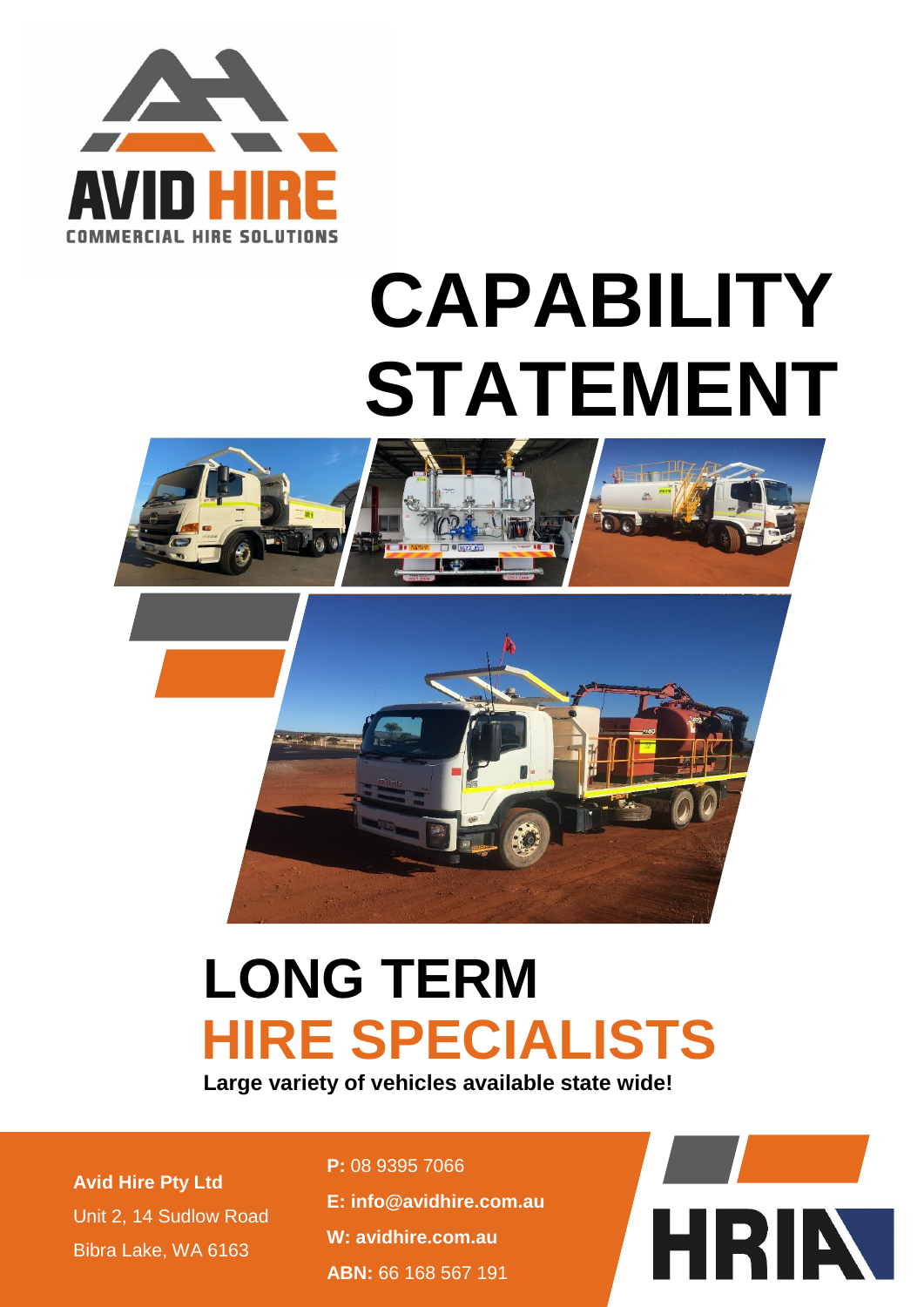# **COMPANY PROFILE**

Established in 2011, Avid Hire is a Western Australian owned and operated equipment hire company, providing light and heavy service and support vehicles to projects nationwide.

Our knowledgeable team incorporates over 50 years' experience in the mining and construction industry, with a sound understanding of industry regulations and expectations. We pair our fast moving and fit-for-purpose approach with ongoing support to ensure a consistent, high quality service. We are committed to overcoming challenges, providing the best equipment to keep your operation running smoothly, with no downtime or delays.

*"Avid Hire is our go to for all long term vehicle and heavy machinery hire. Great pricing, prompt and efficient customer service with late model or new vehicles. Mark and his team exceed all expectations of service delivery. Cannot recommend Avid Hire enough."*





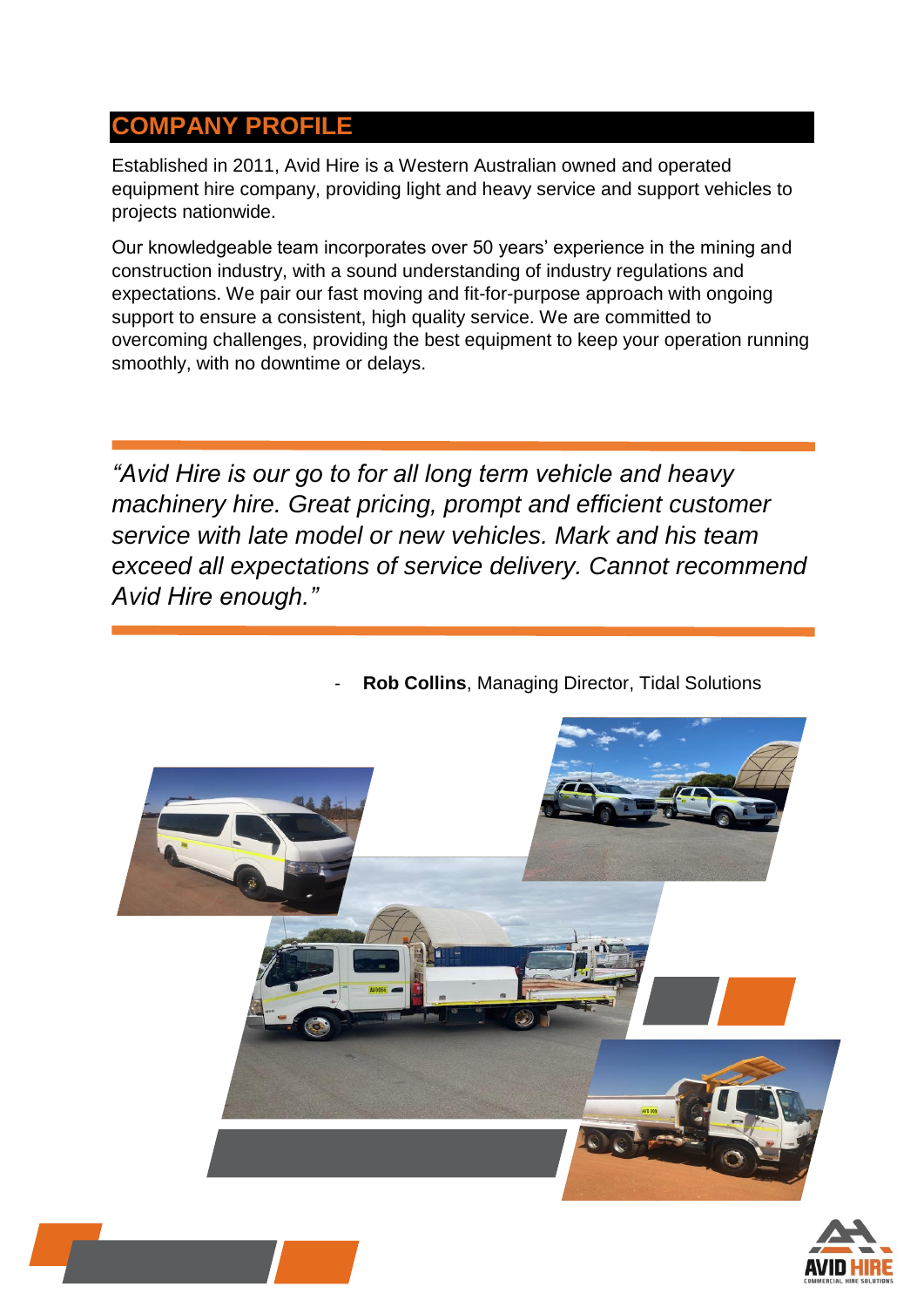# **CAPABILITIES**

Our diverse fleet comprises industry leading equipment brands such as Isuzu, Toyota, Mitsubishi, UD and Hino and is continually being upgraded, enabling us to provide new or low usage equipment built to mine site specification, or purpose built to client requirements. We utilise the latest innovation and technology to deliver safety, financial, environmental and technological benefits to our clients. All of our equipment meets national safety requirements across the civil, mining and resources industries.

We use certified mechanics for all our vehicle maintenance, repairs and servicing. Whether it be remote or inhouse at our fully equip workshop located in Bibra Lake.

We have the ability to tailor our services and contract arrangements to suit your needs, with the capability to cross hire equipment and provide a 24 hour support line.

*"The resources sector in WA can be very reactive at times and Avid Hire work very well with reacting when our Project teams are in need. Vehicles are always well presented with all required specifications and paperwork ready. All hired equipment is delivered swiftly and with rates always being competitive. Avid Hire ticks all the boxes for us. Highly Recommended."*

**Glen Ercegovich, Procurement Manager, Primero** 

#### **OUR FLEET**

- 4x4 Utilities
- 4x4 Wagons
- Tipper Trucks
- Vacuum Trucks
- Service Trucks
- 4x4 Trucks
- Tray Back Light Trucks
- Crew Cab Trucks
- Flat Beds
- Water Carts
- **Buses**
- Custom Builds



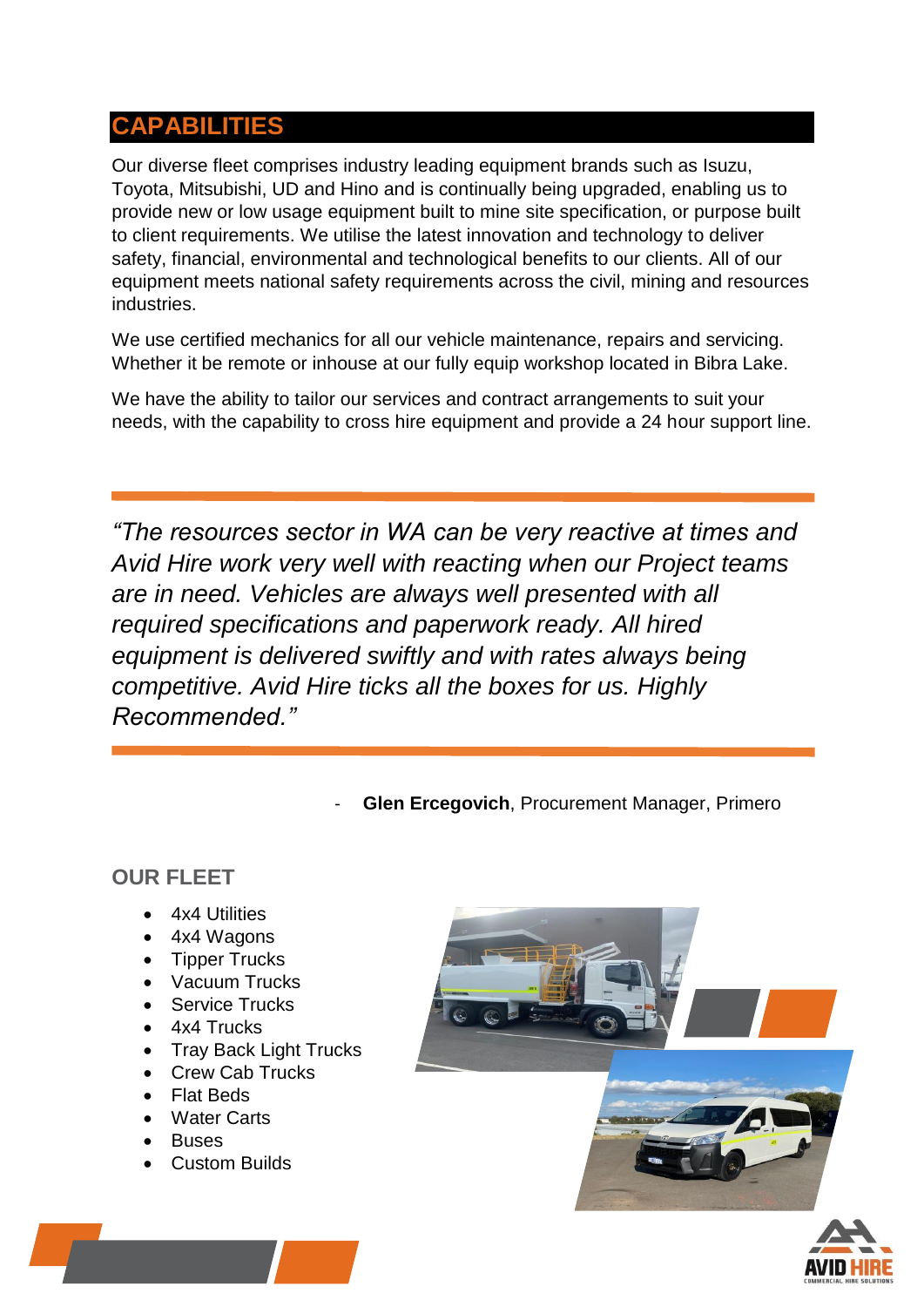# **EXPERIENCE**

Avid Hire have supplied fleets to contractors working at some of Australia's biggest, busiest and most heavily regimented sites.

We service locations from Perth Greater Metro Area to regional Western Australia, through to South Australia and the Northern Territory.

#### **OUR CLIENTS**

- BGC
- KBSS
- Pindan
- Lend Lease
- REMA Tip-Top
- Primero Group
- Citic Pacific Mining
- DK Kaartdijin
- WA Limestone
- Monadelphous
- RL Underground
- Clough
- NRW
- GCS
- Access Hire

## **PAST PROJECTS**

- **Jimblebar**
- Yandi
- Eliwana
- Mt Whaleback
- Eastern Ridge
- Area C
- Cape Lambert
- Sino Iron Operations
- LNG Ichthys Project
- Roy Hill Operations
- Elizabeth Quay
- Optus Stadium
- HMAS Stirling Garden Island
- Sunrise Dam
- **Tropicana**

*"I cannot recommend these guys highly enough, they are hands down the best I have dealt with."*

– **Brad Delane** General Manager, West Coast Drilling & Civil.